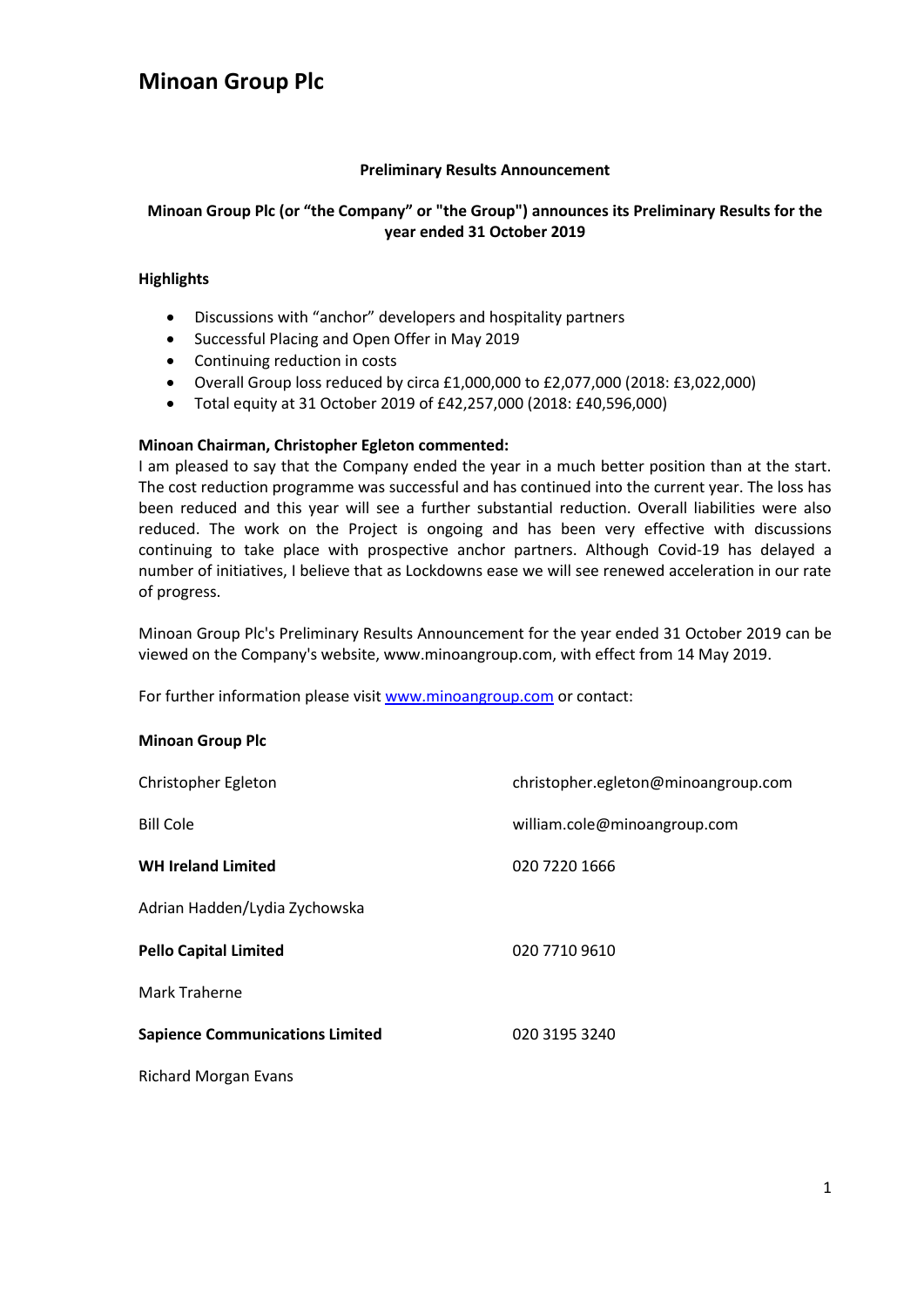#### **Chairman's Statement**

#### **Introduction**

The year under review marked the first full year following the sale of Stewart Travel Limited in October 2018. During the year, the Group has devoted its efforts to the reorganisation of its finances, the reduction of its cost base and, most importantly, it's Project in Crete.

I am pleased to inform shareholders that the steps taken both during the year and in subsequent months will lead to a further improvement in the results before the expected anchor joint ventures are agreed.

Meanwhile, although the unpredictable impact of Covid-19 has affected the current year and will affect the future in a number of ways, it should be remembered that the Project is a long term development and, as such, does not rely on short term factors to generate value.

#### **Financial Review**

The results for the year show an improvement over the previous year despite the impact of largely "one off" finance charges related to the Placing and Open Offer in May 2019, as well as to some residual effects of the sale of Stewart Travel Limited. Finance charges amounted to £1,278,000 compared to £648,000 in 2018 whilst the overall loss was reduced to £2,077,000 from £3,022,000.

Operating expenses in the year increased to £799,000 from £602,000. The increase of £197,000 was as result of a change in the accounting treatment of management salaries and related charges, with certain duties being more corporate than Project related, which increased Operating expenses by £264,000 but was then offset by a reduction of £67,000 in other costs.

The increase in Total equity of £1,661,000 during the year to £42,257,000 from £40,596,000 arose largely through the Placing and Open Offer, which included the conversion by directors of £640,000 of debt into shares issued at 3 pence per share.

#### **The Project and Greece**

The trends I mentioned last year in the increasing activity and interest in the Greek property market, aided by the new Governments' focus on tourism and development has led to a new dynamic in inward investment into Greece and, in particular, toward Crete, the largest of the Greek islands. Crete was recently voted  $3<sup>rd</sup>$  best destination worldwide in the Trip Advisor travellers' choice awards 2020.

These trends continued throughout 2019 and into 2020 until the impact of Covid-19 and "Lockdown" in Greece, where the rules have been particularly strict. At present, however, it appears that these rules are being eased considerably.

Although Covid-19 has stopped the 2020 season in its tracks the Greek tourist industry is expecting 2021 to represent a major step towards a new normality.

One of the changes that Covid-19 has led to is a perceived change at the top end of the market, at which the Project is focused. Indeed there is a suggestion that going forward, space and the option and ability to maintain social distancing are attracting enhanced values and the Project is ideally suited to these changing requirements.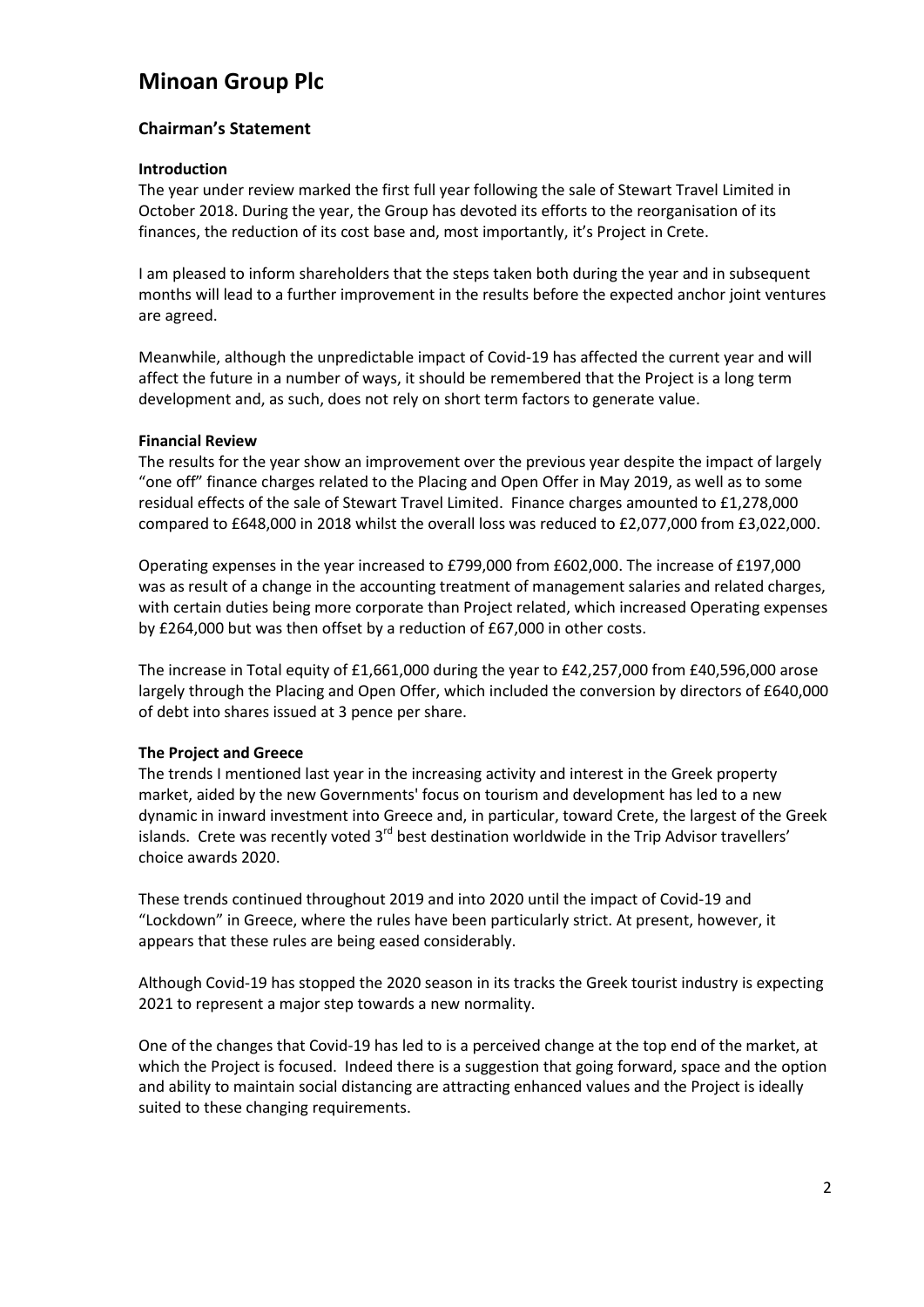#### **The Project and Greece (Continued)**

We have made significant progress during the year on a number of fronts. As I wrote last year, the Company, together with its architectural and design team, has continued to progress the Project, which has led to a number of new initiatives.

As discussions and negotiations with potential partner's progress, the Company has tried to ensure that its aims and ambitions are matched, as far as possible, by those of these potential partners.

As I have stated in my updates, the impact of Covid-19 has been to slow down the rate of progress in a number of the discussions but I believe this to be temporary.

The Public Welfare Ecclesiastical Foundation Panagia Akrotiriani ("the Foundation") is a key partner and I am delighted with the ongoing positive dialogue that has taken place during the year, to ensure we remain aligned in achieving our shared vision of a sustainable development that is sympathetic to the beauty and history of the Cavo Sidero peninsular and delivers long term certainty to all parties.

It is again worth reminding investors of the scope and scale of the Project:

- It has an un-appealable Presidential Decree granting outline planning consent
- It has been granted "strategic investment" status by the Greek government
- It is the largest private estate in the Eastern Mediterranean
- It is in a UNESCO designated geopark an area of outstanding natural beauty and spectacular unending sea view

#### **Post Balance Sheet Events**

Since the year end, the Company, along with most others, has suffered from the effects of Covid-19 and the Lockdown. I have endeavoured to keep shareholders informed of progress through recent updates and I am pleased to say that we have now reached "in principle" agreements with both existing and new lenders/investors to replace the current finance arrangements. I will keep shareholders informed thereon as we move forward.

#### **Outlook**

With the impending easing of Lockdown restrictions I expect to provide further updates in the next few months as all our efforts are focused on ensuring that the Group and its stakeholders reap the benefit of the years of hard work that have gone before.

Christopher W Egleton Chairman 14 May 2020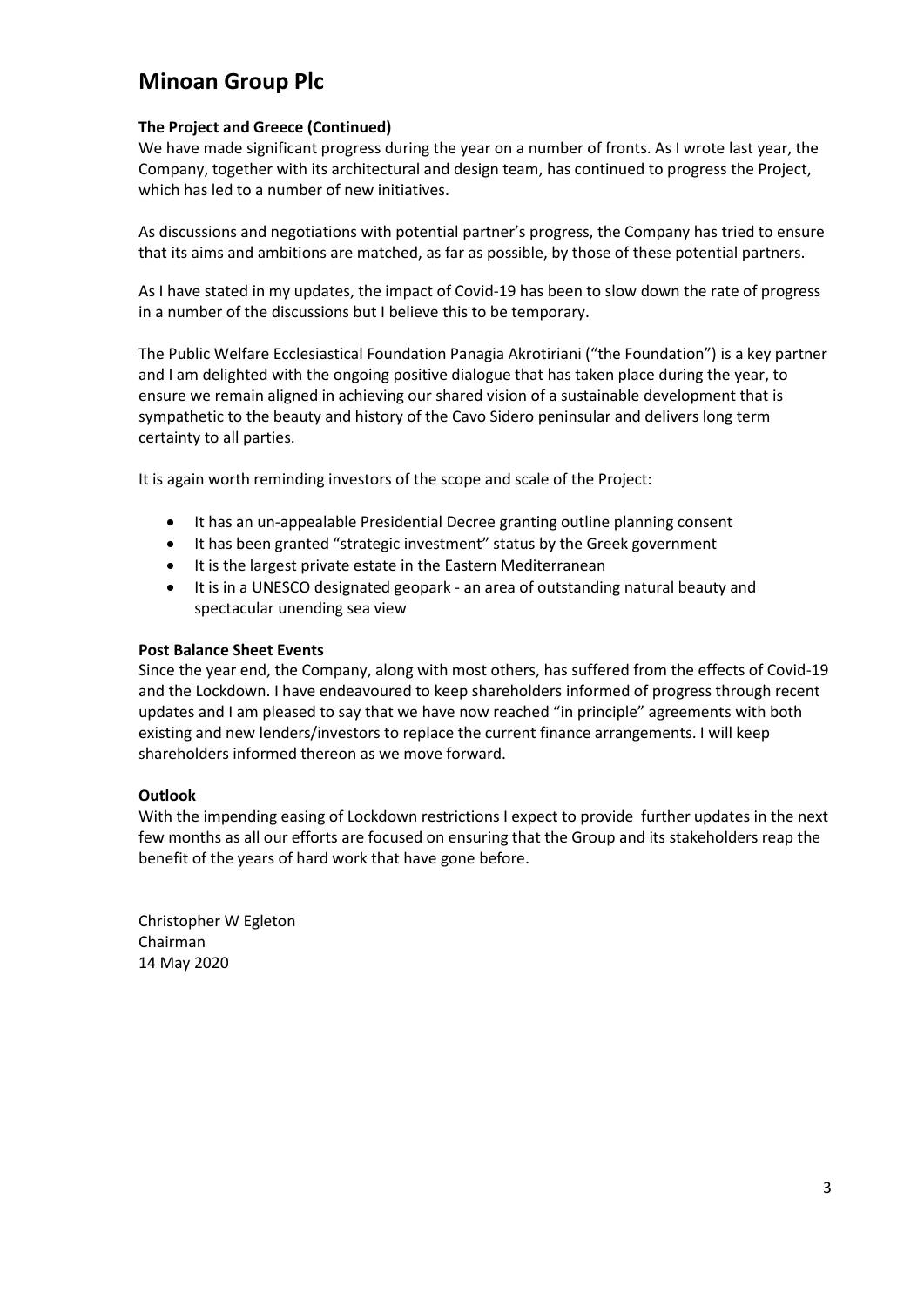## **Consolidated Statement of Profit and Loss and Other Comprehensive Income Year ended 31 October 2019**

|                                                                | 2019     | 2018     |
|----------------------------------------------------------------|----------|----------|
|                                                                | f'000    | f'000    |
| Revenue                                                        |          |          |
| Cost of sales                                                  |          |          |
| <b>Gross profit</b>                                            |          |          |
| Operating expenses                                             | (799)    | (602)    |
| Other operating expenses:                                      |          |          |
| Corporate development costs                                    |          | (92)     |
| Charge related to assets held for sale                         |          | (2,560)  |
| Charge in respect of share-based payments                      |          | (63)     |
| <b>Operating loss</b>                                          | (799)    | (3, 317) |
| Finance costs                                                  | (1, 278) | (648)    |
| Profit from discontinued operations                            |          | 943      |
| Loss before taxation                                           | (2,077)  | (3,022)  |
| Taxation                                                       |          |          |
| <b>Loss after taxation</b>                                     | (2,077)  | (3,022)  |
| Other Comprehensive Income for the year                        |          |          |
| Total Comprehensive Income for the year                        | (2,077)  | (3,022)  |
| Loss for year attributable to equity holders of<br>the Company | (2,077)  | (3,022)  |
| Loss per share attributable to equity holders of               |          |          |
| the Company: Basic and diluted                                 | (0.61)p  | (1.36)p  |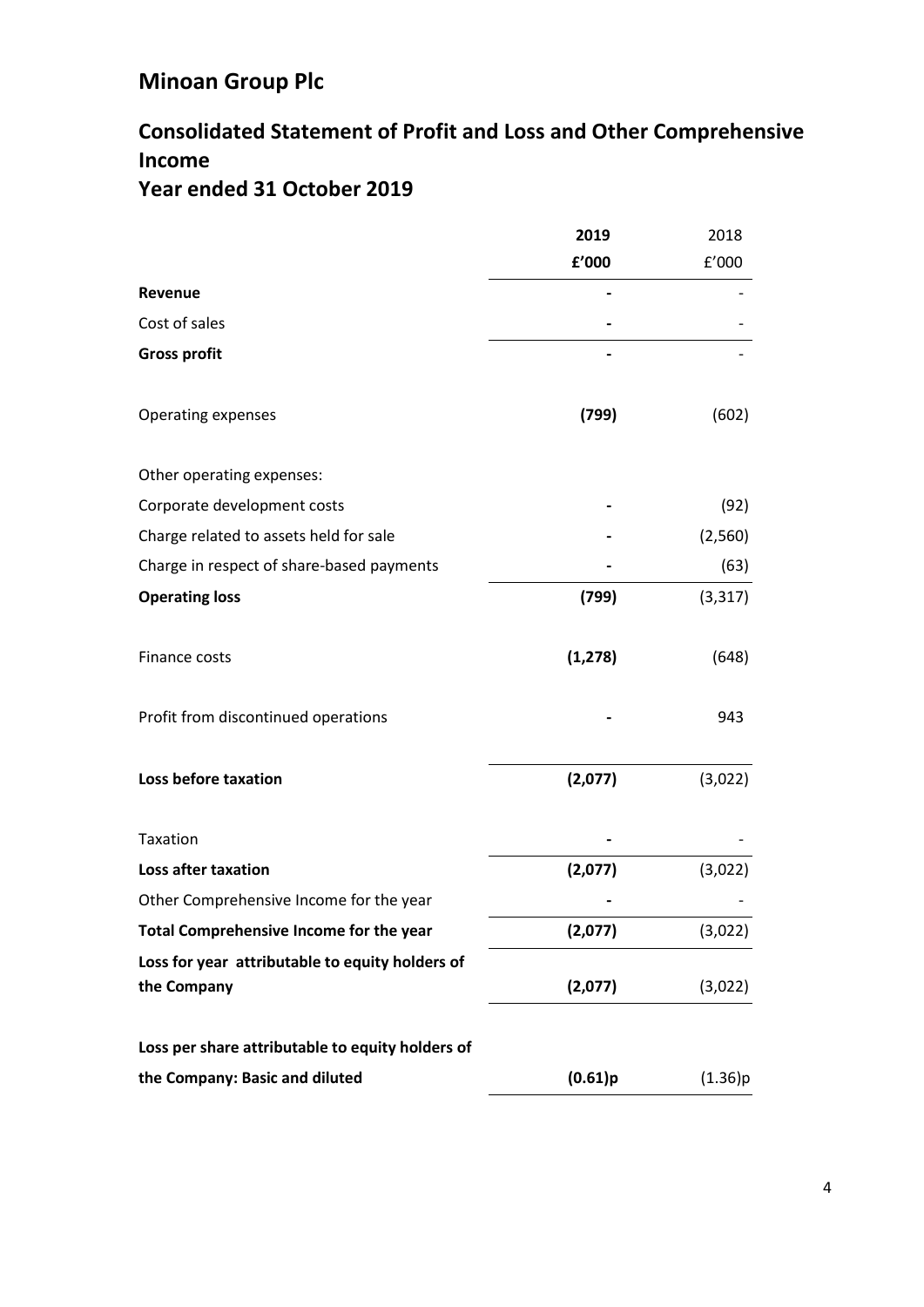# **Consolidated Statement of Changes in Equity Year ended 31 October 2019**

**Year ended 31 October 2019**

|                                                                           | <b>Share</b><br>capital<br>£'000 | <b>Share</b><br>premium<br>f'000 | <b>Merger</b><br>reserve<br>f'000 | Warrant<br><b>Reserve</b><br>£'000 | Retained<br>earnings<br>f'000 | Total<br>equity<br>£'000 |
|---------------------------------------------------------------------------|----------------------------------|----------------------------------|-----------------------------------|------------------------------------|-------------------------------|--------------------------|
| Balance at 1 November 2018                                                | 15,460                           | 34,373                           | 9,349                             | 2,830                              | (21, 416)                     | 40,596                   |
| Loss for the year                                                         |                                  |                                  |                                   | $\blacksquare$                     | (2,077)                       | (2,077)                  |
| Issue of ordinary shares at a<br>premium                                  | 1,728                            | 1,746                            |                                   |                                    | $\blacksquare$                | 3,474                    |
| Share based payments<br>Extension of warrant expiry date<br>(see note 17) |                                  |                                  |                                   | 264                                |                               | 264                      |
| Balance at 31 October 2019                                                | 17,188                           | 36.119                           | 9,349                             | 3.094                              | (23, 493)                     | 42,257                   |

Year ended 31 October 2018

|                                                          | Share<br>capital<br>f'000 | Share<br>premium<br>f'000 | Merger<br>reserve<br>f'000 | Warrant<br>Reserve<br>f'000 | Retained<br>earnings<br>f'000 | Total<br>equity<br>£'000 |
|----------------------------------------------------------|---------------------------|---------------------------|----------------------------|-----------------------------|-------------------------------|--------------------------|
| Balance at 1 November 2017                               | 15,297                    | 33,659                    | 9,349                      | 2,441                       | (18, 457)                     | 42,289                   |
| Loss for the year                                        |                           |                           |                            | $\overline{\phantom{a}}$    | (3,022)                       | (3,022)                  |
| Issue of ordinary shares at a<br>premium                 | 163                       | 714                       |                            |                             | $\overline{\phantom{a}}$      | 877                      |
| Share based payments<br>Extension of warrant expiry date |                           |                           |                            |                             | 63                            | 63                       |
| (see note 17)                                            |                           |                           |                            | 389                         |                               | 389                      |
| Balance at 31 October 2018                               | 15,460                    | 34,373                    | 9,349                      | 2,830                       | (21, 416)                     | 40,596                   |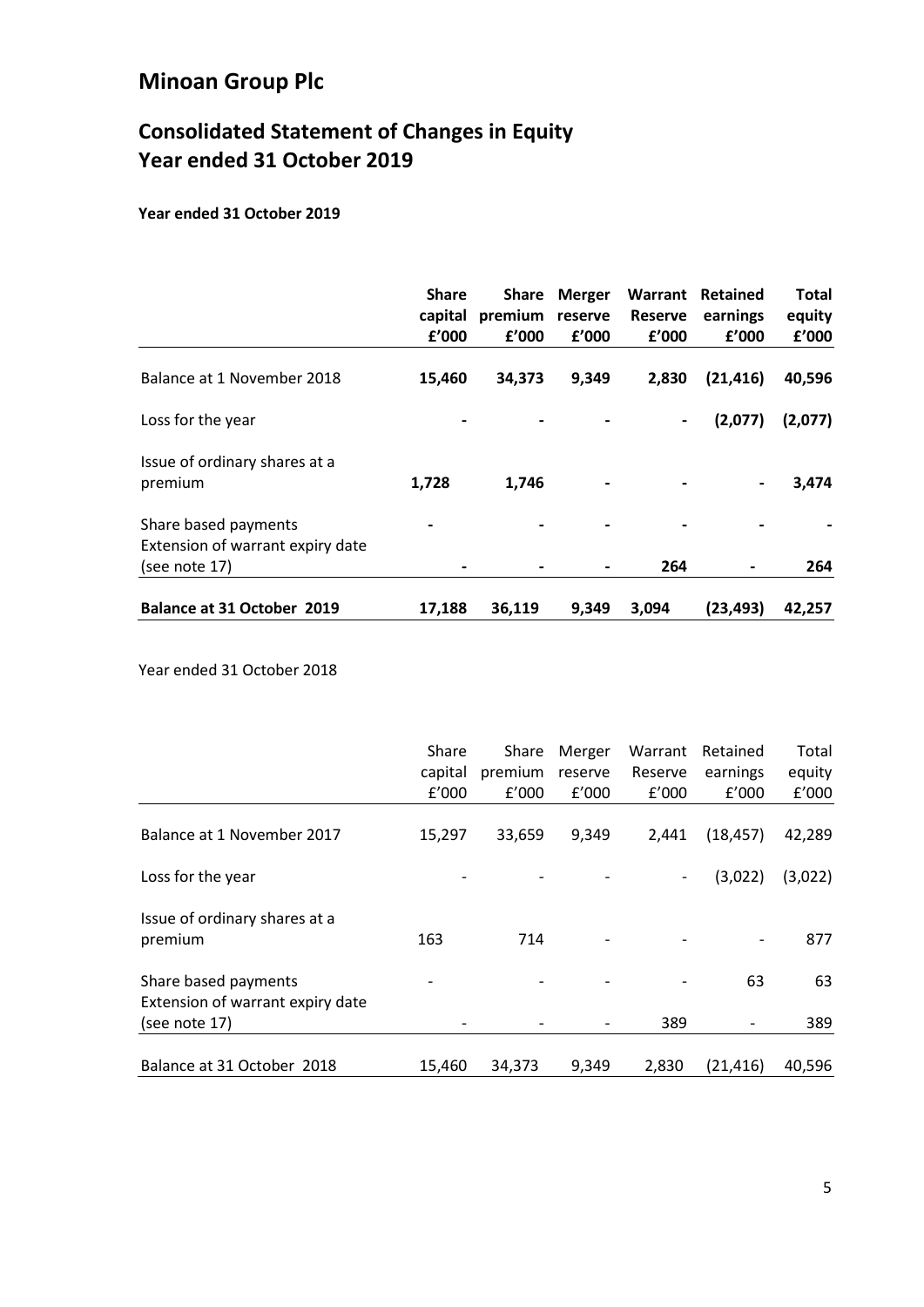# **Consolidated Statement of Financial Position as at 31 October 2019**

|                                     | 2019<br>f'000 | 2018<br>f'000 |
|-------------------------------------|---------------|---------------|
| <b>Assets</b>                       |               |               |
| <b>Non-current assets</b>           |               |               |
| Intangible assets                   | 3,583         | 3,583         |
| Property, plant and equipment       | 157           | 161           |
| Non-current assets held for sale    |               |               |
| <b>Total non-current assets</b>     | 3,740         | 3,744         |
| <b>Current assets</b>               |               |               |
| Inventories                         | 45,848        | 45,381        |
| Receivables                         | 211           | 215           |
| Cash and cash equivalents           | 24            | 20            |
| <b>Total current assets</b>         | 46,083        | 45,616        |
| <b>Total assets</b>                 | 49,823        | 49,360        |
| <b>Equity</b>                       |               |               |
| Share capital                       | 17,188        | 15,460        |
| Share premium account               | 36,119        | 34,373        |
| Merger reserve account              | 9,349         | 9,349         |
| Warrant reserve                     | 3,094         | 2,830         |
| Retained earnings                   | (23, 493)     | (21, 416)     |
| <b>Total equity</b>                 | 42,257        | 40,596        |
| <b>Liabilities</b>                  |               |               |
| <b>Current liabilities</b>          | 7,566         | 8,764         |
| <b>Total equity and liabilities</b> | 49,823        | 49,360        |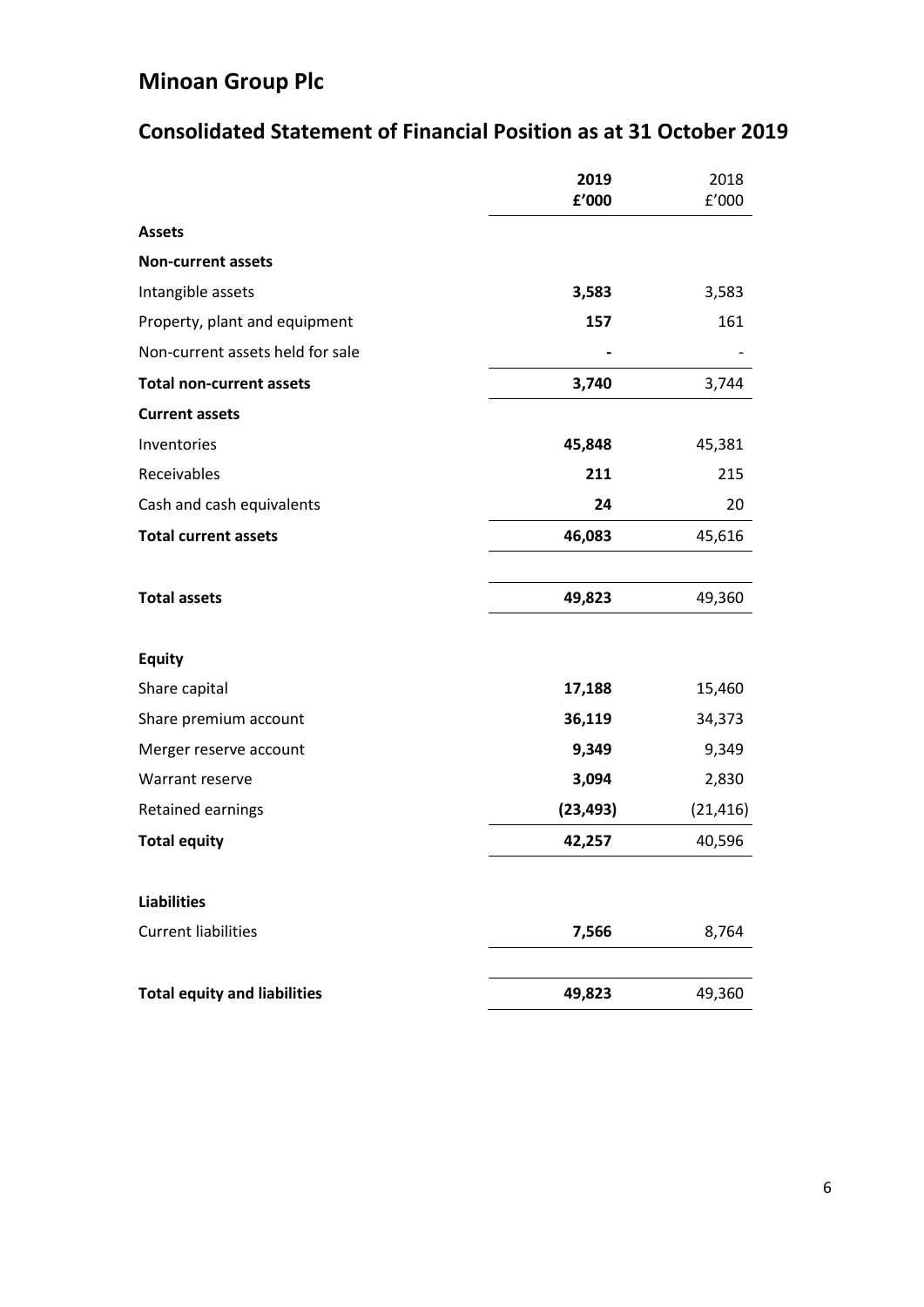## **Consolidated Cash Flow Statement Year ended 31 October 2019**

|                                                                                  | Note to the               |          |          |
|----------------------------------------------------------------------------------|---------------------------|----------|----------|
|                                                                                  | Consolidated<br>Cash Flow | 2019     | 2018     |
|                                                                                  | Statement                 | f'000    | f'000    |
| Cash flows from operating activities                                             |                           |          |          |
| Net cash (outflow) from continuing operations                                    | 1                         | (1,909)  | (2, 175) |
| Net cash inflow from discontinued operations                                     |                           |          | 901      |
| Finance costs for continuing operations                                          |                           | (1, 278) | (1,508)  |
| Finance costs for discontinued operations                                        |                           |          |          |
| Net cash generated from/(used) in operating<br>activities                        |                           | (3, 187) | (2,782)  |
| Cash flows from (investing) / divesting activities in<br>discontinued operations |                           |          |          |
| Purchase of property, plant and equipment                                        |                           |          |          |
| Purchase of intangible assets:                                                   |                           |          |          |
| Goodwill consideration                                                           |                           |          |          |
| IT project                                                                       |                           |          |          |
| Proceeds from sale of discontinued business                                      |                           |          | 6,075    |
| Net cash used in investing activities in discontinued<br>operations              |                           |          | 6,075    |
| Cash flows from financing activities in continuing<br>operations                 |                           |          |          |
| Net proceeds from the issue of ordinary shares                                   |                           | 3,738    | 550      |
| Loans (repaid) / received                                                        |                           | (547)    | (3,844)  |
| Net cash generated from financing activities in<br>continuing operations         |                           | 3,191    | (3, 294) |
| Net increase/(decrease) in cash                                                  |                           | 4        | (1)      |
| Cash transferred to non-current assets held for sale                             |                           |          |          |
|                                                                                  |                           | 4        | (1)      |
| Cash at beginning of year                                                        |                           | 20       | 21       |
| Cash at end of year                                                              |                           | 24       | 20       |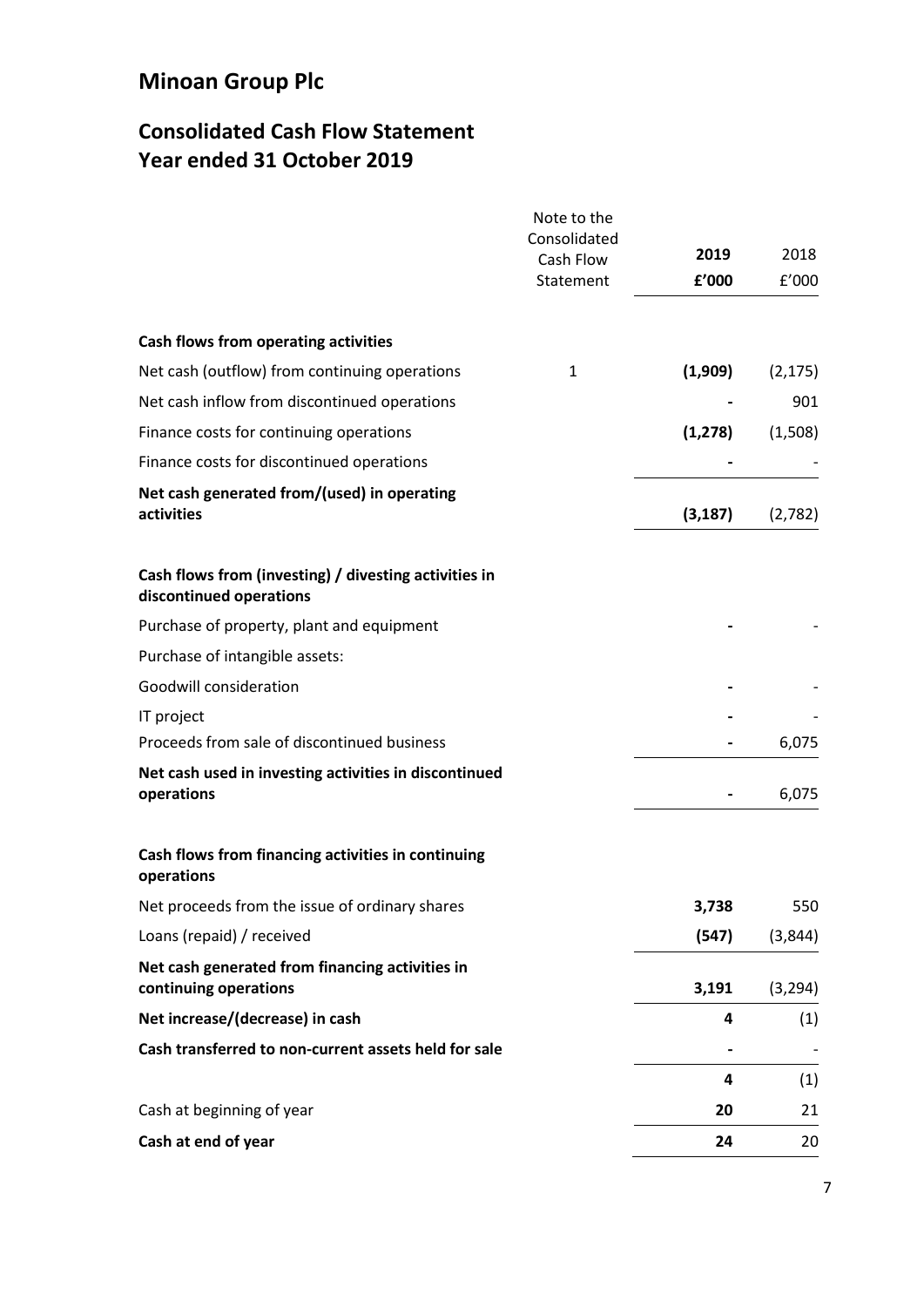## **Note to the Consolidated Cash Flow Statement Year ended 31 October 2019**

# **1 Cash flows from operating activities in continuing operations**

|                                                         | 2019    | 2018     |
|---------------------------------------------------------|---------|----------|
|                                                         | f'000   | f'000    |
| Loss before taxation                                    | (2,077) | (3,022)  |
| Finance costs                                           | 1,278   | 1,148    |
| Depreciation                                            |         | 1        |
| Exchange gain relevant to property, plant and equipment | 4       |          |
| Increase in inventories                                 | (467)   | (1,218)  |
| Share-based payments                                    |         | 63       |
| Decrease/(Increase) in receivables                      | 4       | 111      |
| Increase in current liabilities                         | (651)   | 415      |
| Liabilities settled by the issue of ordinary shares     |         | 327      |
| Non cash movement in assets held for sale               |         |          |
| Net cash (outflow) from continuing operations           | (1,909) | (2, 175) |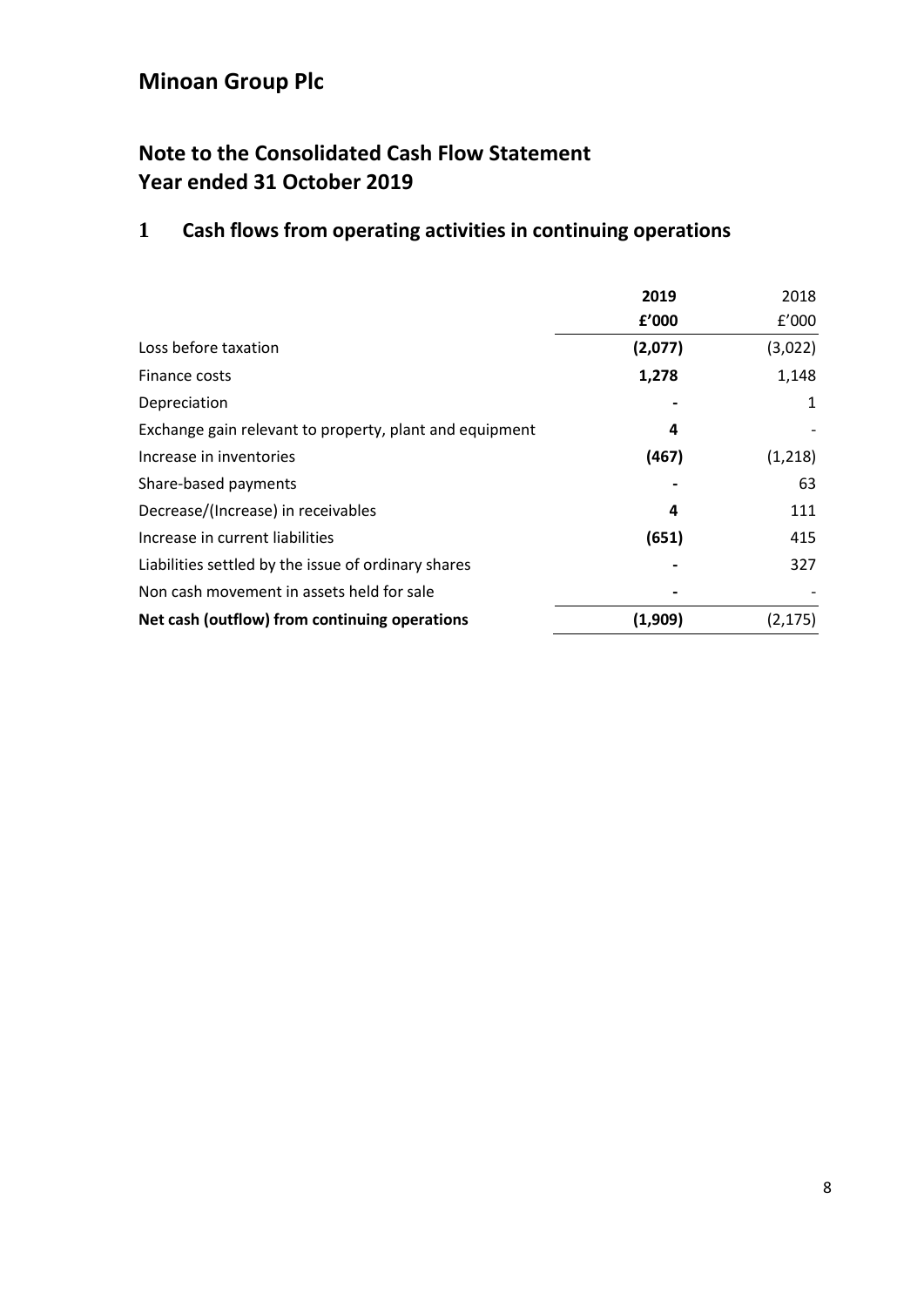### **Notes to the Financial Statements Year ended 31 October 2019**

### **1 General information**

The financial information set out in this announcement does not constitute statutory financial statements for the year ended 31 October 2019 or 31 October 2018. The report of the auditors on the statutory financial statements for the year ended 31 October 2019 and 31 October 2018 was not qualified.

The report of the auditor on the statutory financial statements for each of the years ended 31 October 2019 and 31 October 2018 did not contain statements under section 498(2) or (3) of the Companies Act 2006. The statutory financial statements for the year ended 31 October 2018 have been delivered to the Registrar of Companies. The financial statements for the year ended 31 October 2019 will be delivered to the Registrar of Companies following the Company's Annual General Meeting

The Company is a public limited company incorporated in England and Wales. The Company's principal activity in the year under review was that of a holding and management company of a Group involved in the design, creation, development and management of environmentally friendly luxury hotels and resorts plus the provision of general management services.

### **2 Accounting policies**

### **Basis of preparation**

The financial statements are prepared under the historical cost convention except for where financial instruments are stated at fair value.

### **Adoption of new and revised Standards**

The International Accounting Standards Board and IFRIC have issued the following new and revised standards and interpretations with an effective date after the date of these financial statements, which have been endorsed and issued by the EU:

| Standard/Interpretation | Title                                 | <b>Effective date</b> |
|-------------------------|---------------------------------------|-----------------------|
| <b>IFRS 9</b>           | Financial instruments                 | 1 January 2018        |
| IFRS 15                 | Revenue from contracts with customers | 1 January 2018        |
| IFRS 16                 | Leases                                | 1 January 2019        |
| <b>IFRIC 23</b>         | Uncertainty over income tax position  | 1 January 2019        |

The directors anticipate that the adoption of IFRS 9 and IFRIC 23 in future periods will have no material impact on the profit of the financial statements of the Group.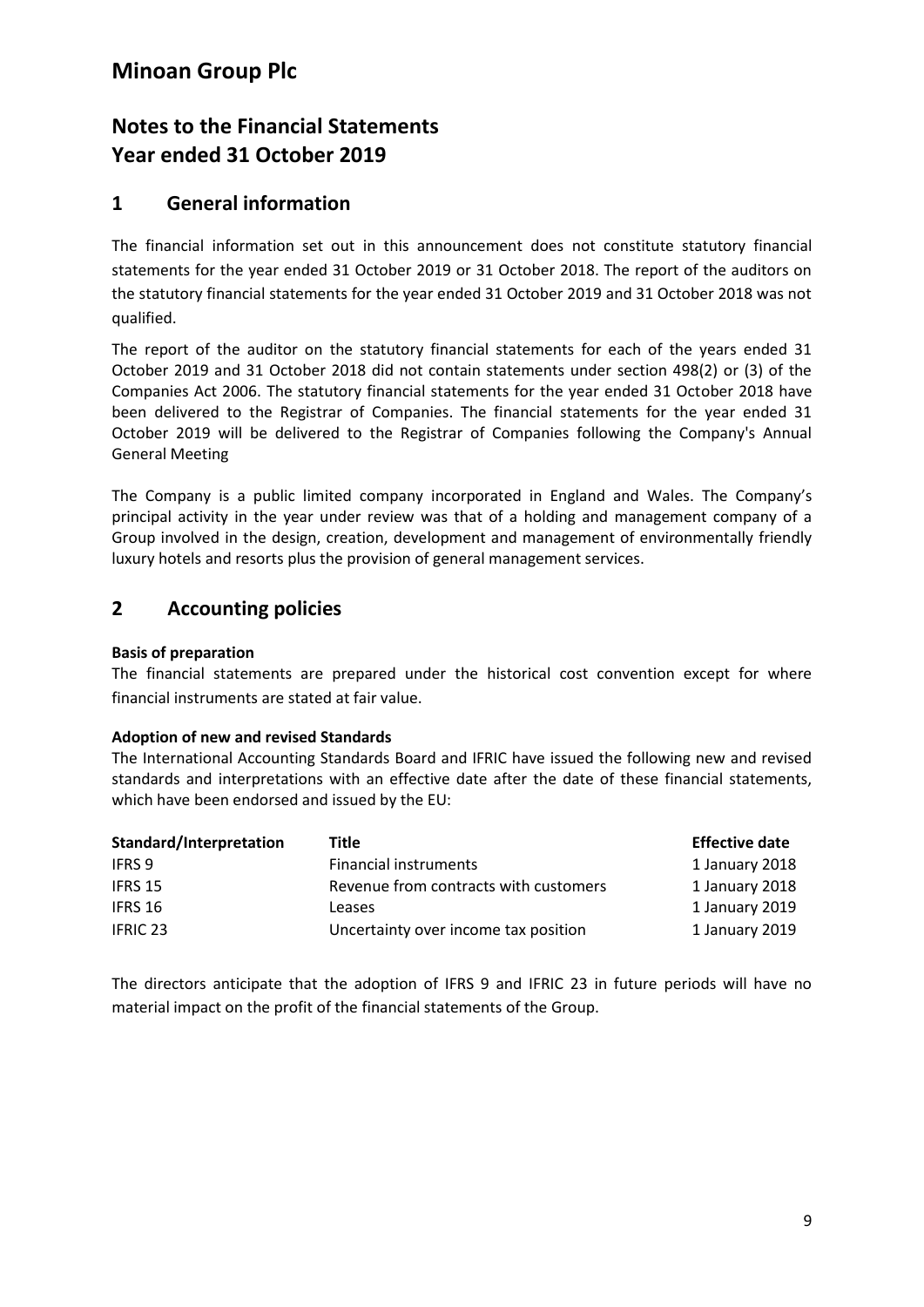## **Notes to the Financial Statements (continued) Year ended 31 October 2019**

### **2 Accounting policies (continued)**

### **Going concern**

The directors have considered the financial and commercial position of the Group in relation to its project in Crete (the "Project"). In particular, the directors have reviewed the matters referred to below.

Following the unanimous approval of a Plenum of the Greek Council of State, the highest court in Greece, the Presidential Decree granting land use approval for the Project was issued on 11 March 2016 and was published in the Government Gazette. The planning rules for the Project are now enshrined in law. The appeals lodged against the Presidential Decree have been rejected by the Greek Supreme Court.

Accordingly, the directors consider that they will conclude further Project joint venture agreements in the near term. In addition, the directors are considering other options which would have a major beneficial impact on the Group's resources.

In addition to specific Project related matters as noted above, and as has been the case in the past, the Group continues to need to raise capital in order to meet its existing finance and working capital requirements. While the directors consider that any necessary funds will be raised as required, the ability of the Company to raise these funds is, by its nature, uncertain.

Having taken these matters into account, the directors consider that the going concern basis of preparation of the financial statements is appropriate.

### **Basis of consolidation**

The consolidated financial statements incorporate the financial statements of the Company and all its subsidiaries as at 31 October 2019 using uniform accounting policies. The Group's policy is to consolidate the result of subsidiaries acquired in the year from the date of acquisition to the Group's next accounting reference date. Intra-group balances are eliminated on consolidation.

Acquisitions of subsidiaries and businesses are accounted for using the acquisition method. The consideration for each acquisition is measured at the aggregate of the fair values of the assets given, liabilities incurred and equity instruments issued by the Group in exchange for control of the acquired business. Acquisition related costs are recognised in the consolidated statement of comprehensive income as incurred.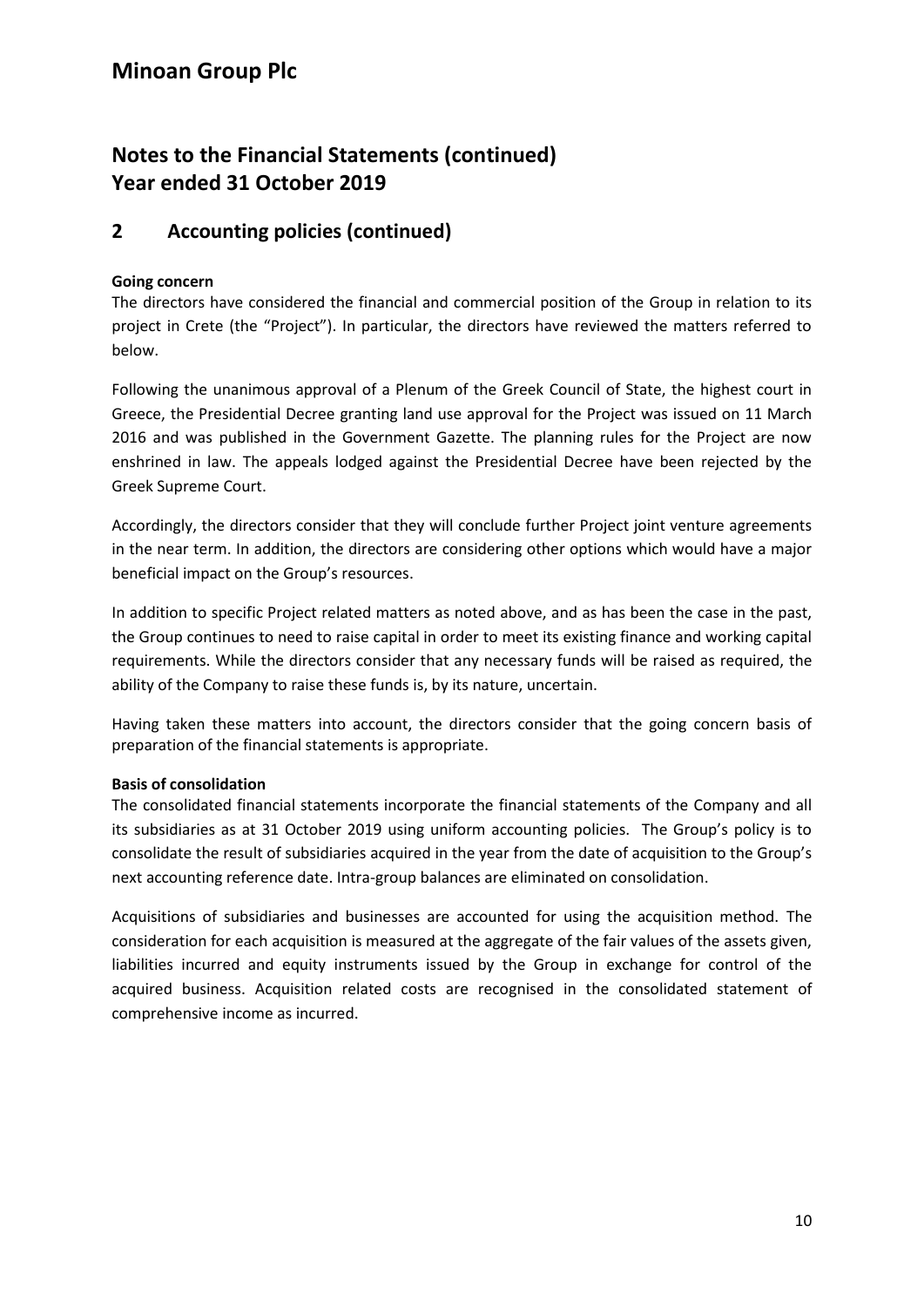### **Notes to the Financial Statements (continued) Year ended 31 October 2019**

### **2 Accounting policies (continued)**

### **Critical accounting estimates and judgements**

The preparation of the financial statements in accordance with generally accepted financial accounting principles requires the directors to make critical accounting estimates and judgements that affect the amounts reported in the financial statements and accompanying notes. The estimates and assumptions that have a significant risk of causing material adjustments to the carrying value of assets and liabilities within the next financial year are discussed below:

- in capitalising the costs directly attributable to the Project (see inventories below), and continuing to recognise goodwill relating to the Project, the directors are of the opinion that the Project will be brought to fruition and that the carrying value of inventories and goodwill is recoverable; and
- as set out above, the directors have exercised judgement in concluding that the company and group is a going concern.

#### **Goodwill**

Goodwill arising on acquisitions represents the difference between the fair value of the net assets acquired and the consideration paid and is recognised as an asset.

Goodwill arising on acquisition is allocated to cash-generating units. The recoverable amount of the cash-generating unit to which goodwill has been allocated is tested for impairment annually, or on such other occasions that events or changes in circumstances indicate that it might be impaired. Any impairment is recognised immediately as an expense and is not subsequently reversed.

### **Property, plant and equipment**

Property, plant and equipment is stated at historical cost less accumulated depreciation and any recognised impairment loss.

Depreciation is provided in order to write off the cost of each asset, less its estimated residual value, over its estimated useful life on a straight line basis as follows:

| Plant and equipment:   | 3 to 5 years |
|------------------------|--------------|
| Fixtures and fittings: | 3 years      |

Where the carrying amount of an asset is greater than its estimated recoverable amount, it is written down immediately to its recoverable amount.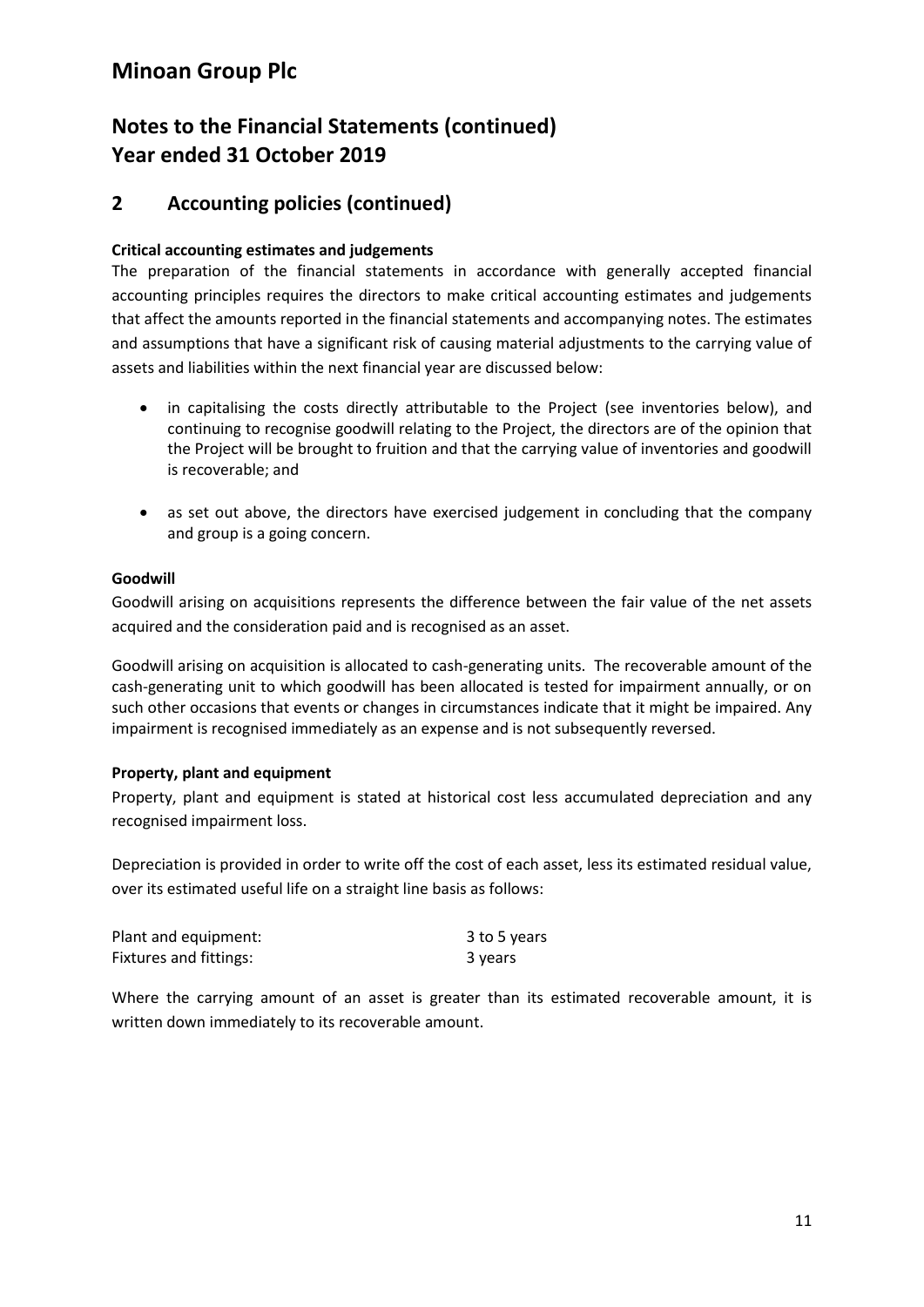## **Notes to the Financial Statements (continued) Year ended 31 October 2019**

### **2 Accounting policies (continued)**

#### **Investments**

Investments in subsidiaries are stated at cost less any impairment deemed necessary.

#### **Inventories**

Inventories represent the actual costs of goods and services directly attributable to the acquisition and development of the Project and are stated at the lower of cost and net realisable value.

### **Foreign currency**

A foreign currency transaction is recorded, on initial recognition in Euros, by applying to the foreign currency amount the spot exchange rate between the functional currency and the foreign currency at the date of the transaction.

At the end of the reporting period:

- foreign currency monetary items are translated using the closing rate;

- non-monetary items that are measured in terms of historical cost in a foreign currency are translated using the exchange rate at the date of the transaction; and

- non-monetary items that are measured at fair value in a foreign currency are translated using the exchange rates at the date when the fair value was determined.

Exchange differences arising on the settlement of monetary items or on translating monetary items at rates different from those at which they were translated on initial recognition during the period or in previous annual financial statements are recognised in profit or loss in the period in which they arise.

When a gain or loss on a non-monetary item is recognised to other comprehensive income and accumulated in equity, any exchange component of that gain or loss is recognised to other comprehensive income and accumulated in equity. When a gain or loss on a non-monetary item is recognised in profit or loss, any exchange component of that gain or loss is recognised in profit or loss.

Cash flows arising from transactions in a foreign currency are recorded in Euros by applying to the foreign currency amount the exchange rate between the Euros and the foreign currency at the date of the cash flow.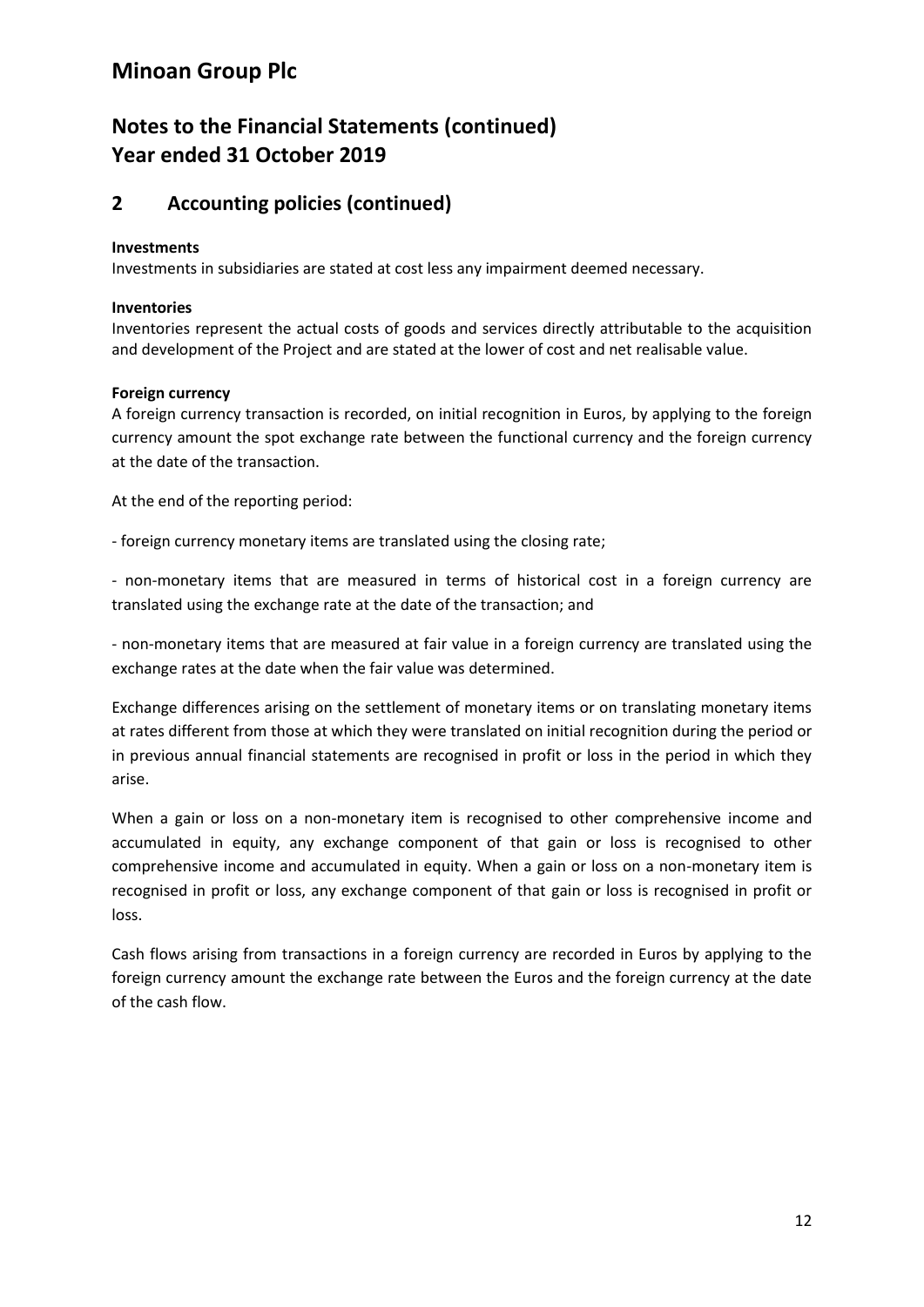## **Notes to the Financial Statements (continued) Year ended 31 October 2019**

### **2 Accounting policies (continued)**

### **Cash and cash equivalents**

Cash and cash equivalents include cash in hand and short-term deposits, with a maturity of less than three months, held with banks.

### **Trade and other receivables**

Trade and other receivables are recognised initially at fair value and shown less any provision for amounts considered irrecoverable. They are subsequently measured at an amortised cost using the effective interest rate method, less irrecoverable provision for receivables.

### **Trade and other payables**

Trade and other payables are recognised initially at fair value and subsequently measured at amortised cost using the effective interest rate method.

### **Loans**

Loan borrowings are recognised initially at fair value net of transaction costs incurred. Borrowings are subsequently stated at amortised cost and any difference between the proceeds (net of transaction costs) and the redemption value is recognised as a borrowing cost over the period of the borrowings using the effective interest method

### **Non-current assets held for sale and discontinued operations**

Where an asset, or disposal group (an asset together with related liabilities), is to be recovered principally through a sale transaction and not through continuing use, and an active plan has been entered into to dispose of the asset or disposal group, it is reclassified as held for sale. On reclassification, the asset is measured at the lower of its carrying amount or fair value less costs to sell. Any losses on re-measurement are recognised in profit or loss.

### **Share-based payments**

The Group has a Long Term Incentive Plan ("LTIP") in which any director or employee selected by the remuneration committee may participate. Awards under the LTIP have been granted on the basis that certain performance conditions will be met.

The Company has also granted options and warrants to purchase Ordinary Shares. The fair values of the LTIP awards, options and warrants are calculated using the Black-Scholes and Binomial option pricing models as appropriate at the grant date. The fair value of LTIP awards and options are charged to profit or loss over their vesting periods, with a corresponding entry recognised in equity. This charge does not involve any cash payment by the Group.

Where warrants are issued in conjunction with a loan instrument, the fair value of the warrants forms part of the total finance cost associated with that instrument and is released to profit or loss through finance costs over the term of that instrument using the effective interest method.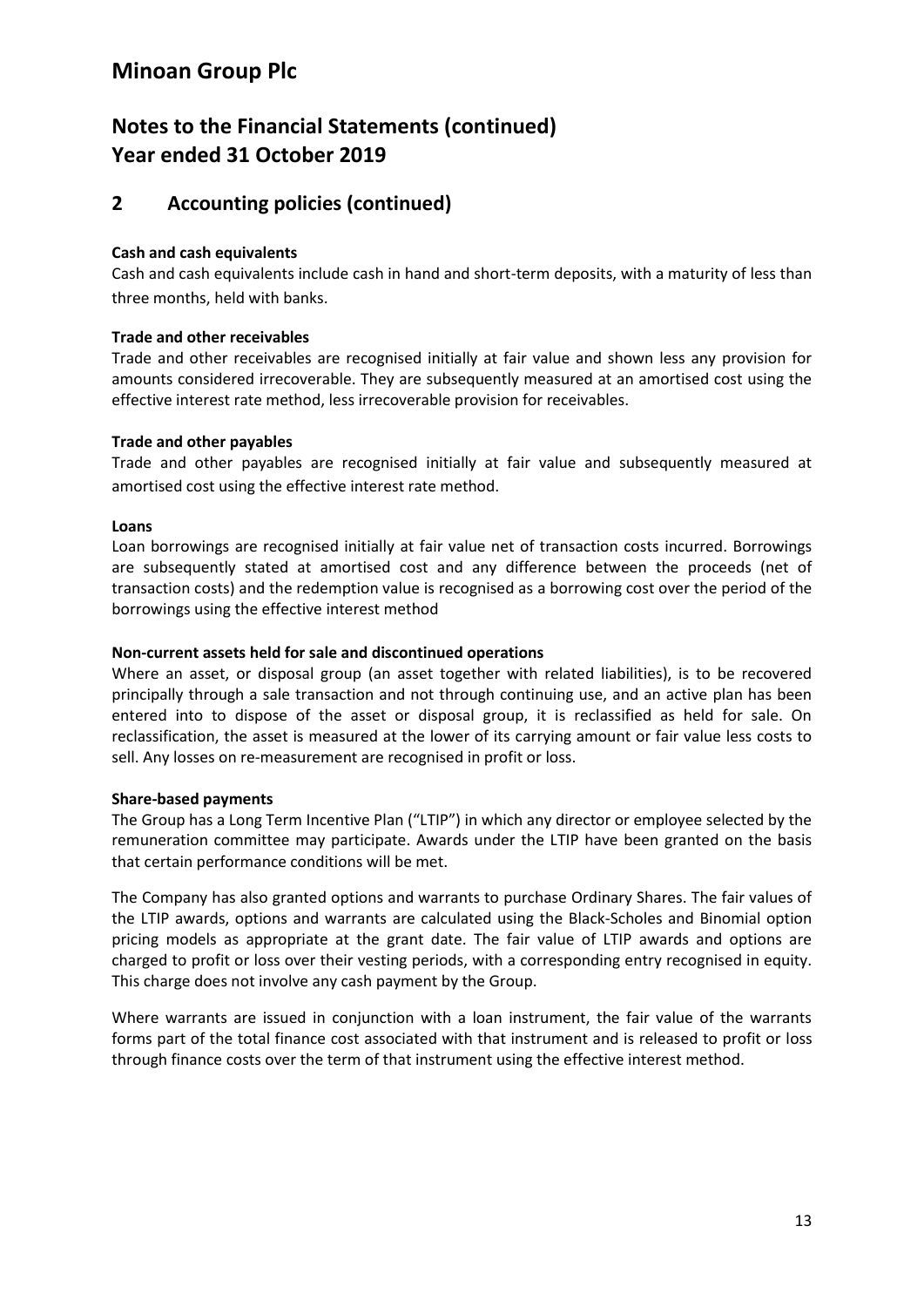## **Notes to the Financial Statements (continued) Year ended 31 October 2019**

### **2 Accounting policies (continued)**

### **Pensions**

Loyalward Limited operates a stakeholder pension scheme for its employees. Contributions payable to the pension scheme are charged to profit or loss in the period to which they relate.

### **Taxation**

Current taxes, where applicable, are based on the results shown in the financial statements and are calculated according to local tax rules using tax rates enacted, or substantially enacted, by the statement of financial position date and taking into account deferred taxation. Deferred tax is computed using the liability method. Under this method, deferred tax assets and liabilities are determined based on temporary differences between the financial reporting and tax bases of assets and liabilities and are measured using enacted rates and laws that will be in effect when the differences are expected to reverse. Deferred tax is not accounted for if it arises from initial recognition of an asset or liability in a transaction that at the time of the transaction affects neither accounting, nor taxable profit or loss. Deferred tax assets are recognised to the extent that it is probable that future taxable profits will arise against which the temporary differences will be utilised.

Deferred tax is provided on temporary differences arising on investments in subsidiaries except where the timing of the reversal of the temporary difference is controlled by the Group and it is probable that the temporary difference will not reverse in the foreseeable future. Deferred tax assets and liabilities arising in the same tax jurisdiction are offset.

The Group is entitled to a tax deduction for amounts treated as compensation on exercise of certain employee share options. As explained under "Share-based payments" above, a compensation expense is recorded in the Group's statement of comprehensive income over the period from the grant date to the vesting date of the relevant options. As there is a temporary difference between the accounting and tax bases a deferred tax asset is recorded. The deferred tax asset arising is calculated by comparing the estimated amount of tax deduction to be obtained in the future (based on the Company's share price at the statement of financial position date) with the cumulative amount of the compensation expense recorded in the statement of comprehensive income. If the amount of estimated future tax deduction exceeds the cumulative amount of the remuneration expense at the statutory rate, the excess is recorded directly in equity against retained earnings.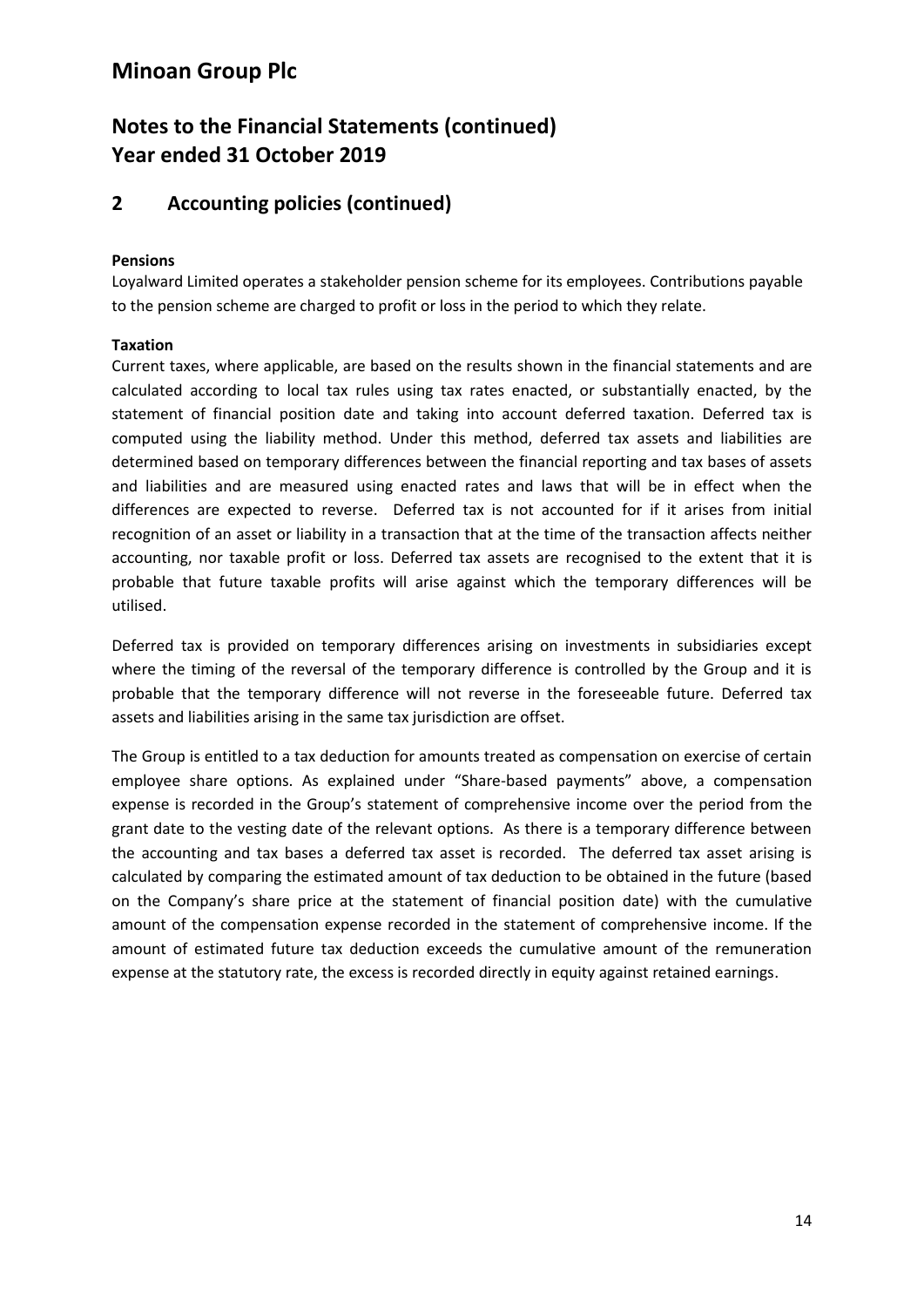## **Notes to the Financial Statements (continued) Year ended 31 October 2019**

### **3 Information regarding directors and employees**

**Directors' and key management remuneration**

|                                                                                | Costs taken to<br>inventories | Costs taken to<br>profit or loss | <b>Total</b> |
|--------------------------------------------------------------------------------|-------------------------------|----------------------------------|--------------|
|                                                                                | f'000                         | f'000                            | f'000        |
| Year ended 31 October 2019                                                     |                               |                                  |              |
| Fees                                                                           | (85)                          | 274                              | 189          |
| Sums charged by third parties for<br>directors' and key management<br>services | 111                           | 70                               | 181          |
| Share-based payments (note 17)                                                 |                               |                                  |              |
|                                                                                | 26                            | 344                              | 370          |
| Year ended 31 October 2018                                                     |                               |                                  |              |
| Fees                                                                           | 93                            | 280                              | 373          |
| Sums charged by third parties for<br>directors' and key management             |                               |                                  |              |
| services                                                                       | 331                           | 70                               | 401          |
| Share-based payments (note 17)                                                 |                               | 63                               | 63           |
|                                                                                | 424                           | 413                              | 837          |

The total directors' and key management remuneration shown above includes the following amounts in respect of the directors of the Company.

|                        | 2019                                     |          |                                                      | 2018                    |
|------------------------|------------------------------------------|----------|------------------------------------------------------|-------------------------|
|                        | Fees/Sums<br>charged by third<br>parties | payments | Fees/Sums<br>Share-based charged by third<br>parties | Share-based<br>payments |
|                        | £'000                                    | £'000    | f'000                                                | f'000                   |
| C W Egleton (Chairman) | 162                                      |          | 297                                                  | 32                      |
| D C Wilson             |                                          |          |                                                      | 23                      |
| <b>B</b> D Bartman     | 35                                       |          | 35                                                   | 3                       |
| G D Cook               | 35                                       |          | 35                                                   | $\overline{2}$          |
| <b>TRCHIII</b>         | 48                                       |          | 53                                                   | 3                       |
|                        | 280                                      |          | 420                                                  | 63                      |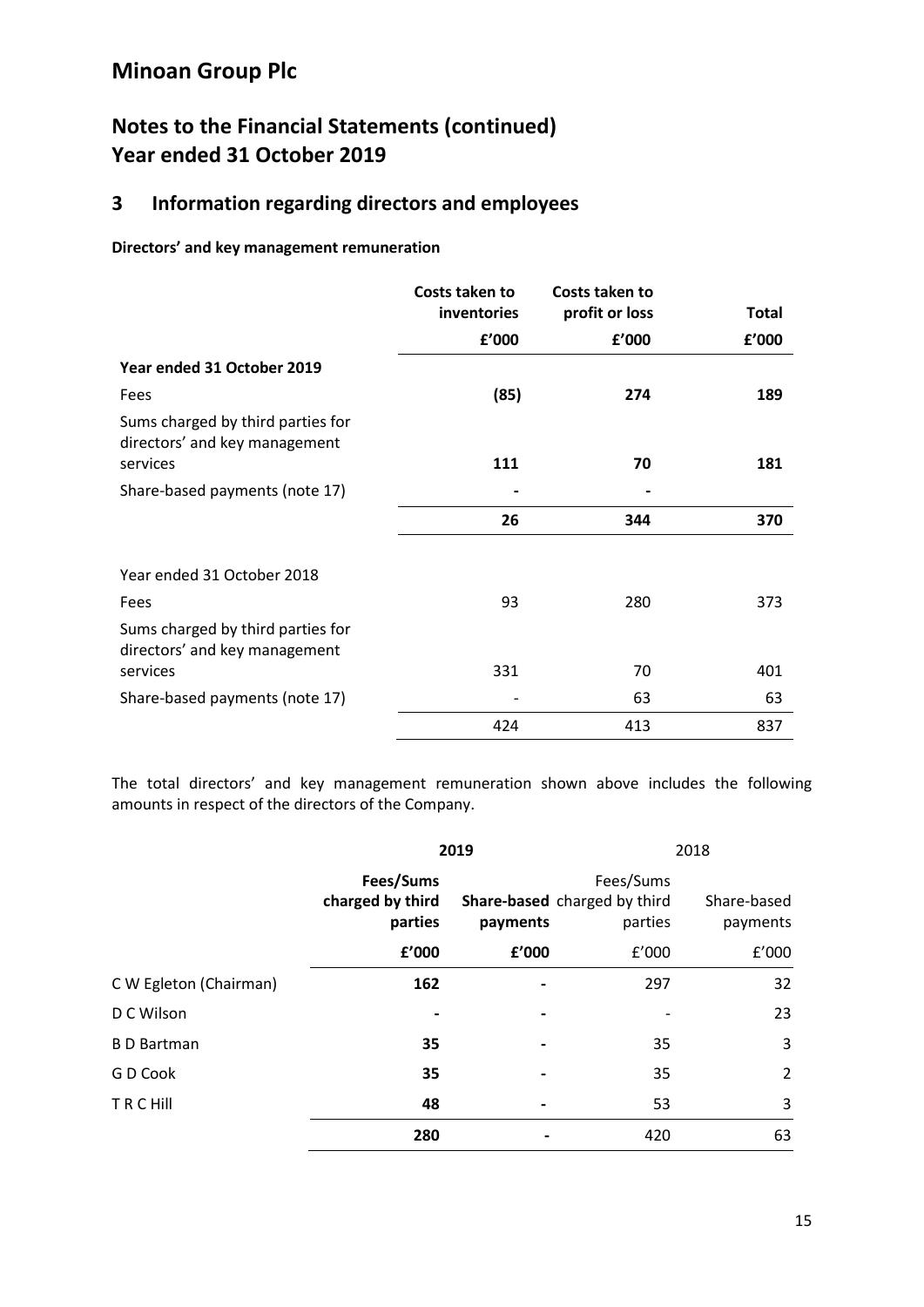### **Notes to the Financial Statements (continued) Year ended 31 October 2019**

### **3 Information regarding directors and employees (continued)**

**Staff costs during the period (including directors and key management)**

|                                | Costs taken to     | Costs taken to |       |
|--------------------------------|--------------------|----------------|-------|
|                                | <i>inventories</i> | profit or loss | Total |
|                                | £'000              | £'000          | £'000 |
| Year ended 31 October 2019     |                    |                |       |
| Salaries and fees              |                    | 250            | 250   |
| Social security cost           |                    | 30             | 30    |
| Share-based payments (note 17) |                    |                |       |
|                                |                    | 280            | 280   |
| Year ended 31 October 2018     |                    |                |       |
| Salaries and fees              | 347                | 124            | 471   |
| Social security cost           | 53                 | 33             | 86    |
| Share-based payments (note 17) |                    | 63             | 63    |
|                                | 400                | 220            | 620   |

Note: Staff costs exclude sums charged by third parties for directors' services.

|                                                  | 2019 | 2018 |
|--------------------------------------------------|------|------|
|                                                  | No.  | No.  |
| Group monthly average number of persons employed |      |      |
| <b>Directors</b>                                 |      |      |
| Management, administration and sales             |      |      |

### **4 Loss before taxation**

**The loss before taxation is stated after charging:**

|                         | 2019<br>f'000  | 2018<br>f'000 |
|-------------------------|----------------|---------------|
| Depreciation            | $\blacksquare$ | 1             |
| <b>Operating leases</b> | $\blacksquare$ |               |
| Auditor's remuneration: |                |               |
| Group audit fees        | 21             | 20            |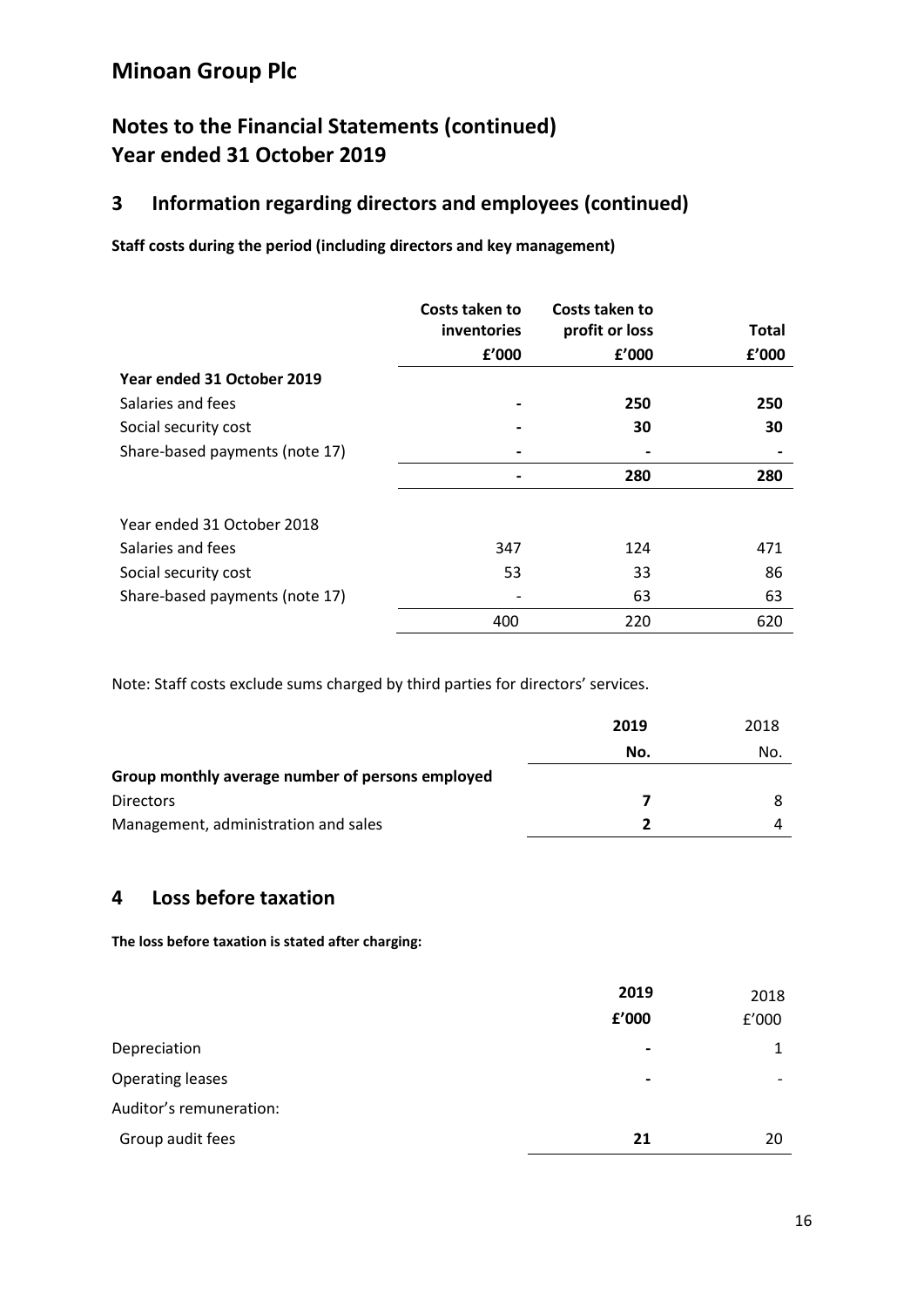## **Notes to the Financial Statements (continued) Year ended 31 October 2019**

### **5 Segmental information**

The Group strategy and growth objectives necessitate the building of an associated infrastructure. The Group considers it appropriate to identify separately the corporate development division together with costs related to acquisitions. Accordingly, the Group is organised into three divisions both by business segment and geographical location:

- the luxury resorts division, currently being the development of a luxury resort in Crete, which includes the central administration costs of the Group and which is a continuing operation;
- the corporate development division (UK) as described above, which is a continuing operation.

The information presented below is consistent with how information is presented to the Board, with the Group's accounting policies and with the geographical location of the relevant divisions.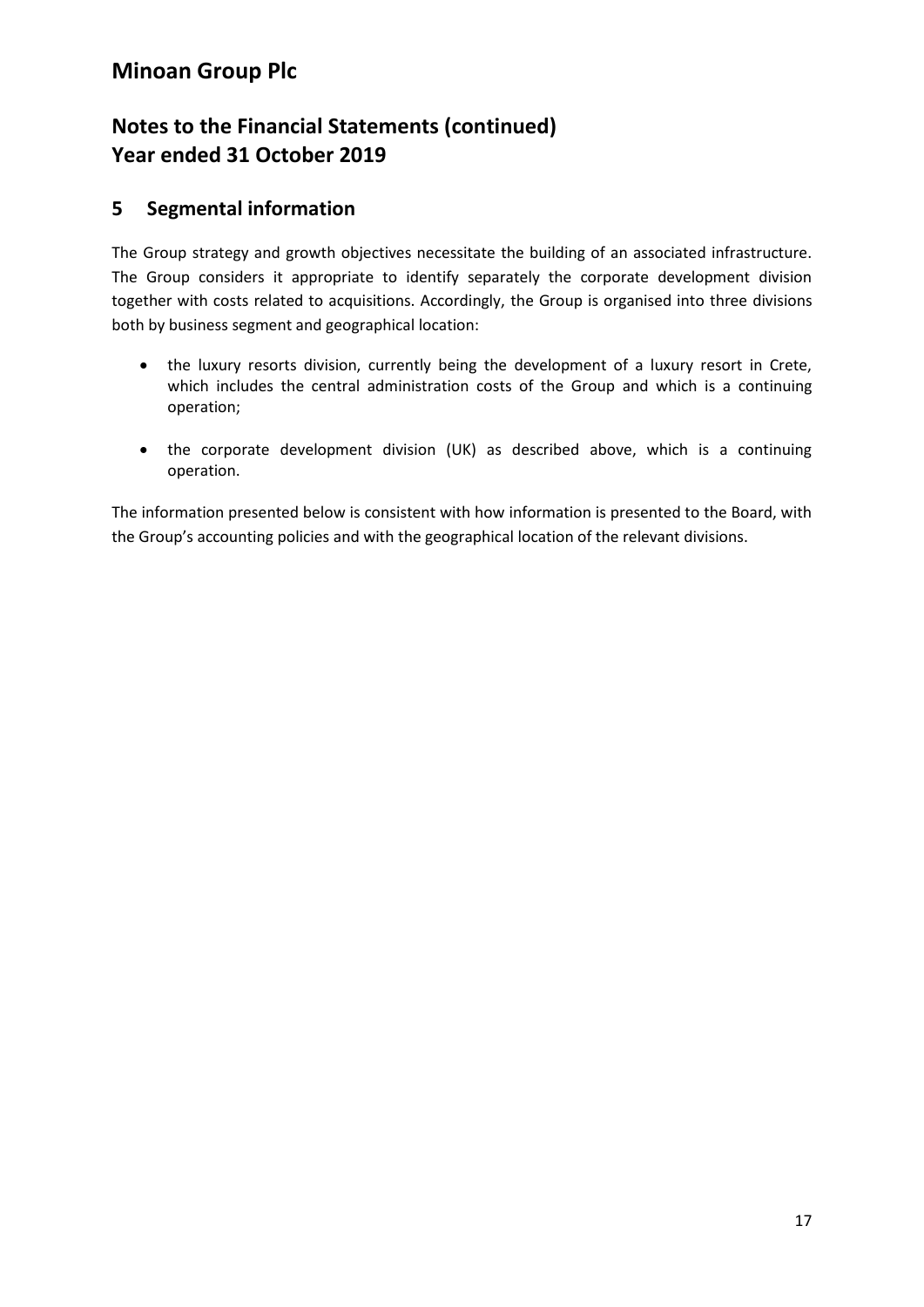# **Notes to the Financial Statements (continued) Year ended 31 October 2019**

# **5 Segmental information (continued)**

|                                        | Luxury         | Corporate          |          |
|----------------------------------------|----------------|--------------------|----------|
|                                        | <b>Resorts</b> | <b>Development</b> | Total    |
|                                        | £'000          | £'000              | f'000    |
| Operating expenses                     | (799)          |                    | (799)    |
|                                        | (799)          |                    | (799)    |
| Charge in respect of share-based       |                |                    |          |
| payments                               |                |                    |          |
| Charge related to assets held for sale |                |                    |          |
| <b>Operating (loss)/profit</b>         | (799)          |                    | (799)    |
| Finance costs                          | (1, 278)       |                    | (1, 278) |
| (Loss)/profit before taxation          | (2,077)        |                    | (2,077)  |
| <b>Taxation</b>                        |                |                    |          |
|                                        |                |                    |          |
| (Loss)/profit after taxation           | (2,077)        |                    | (2,077)  |
| <b>Operating expenses include:</b>     |                |                    |          |
| Depreciation and amortisation          |                |                    |          |
| Assets/liabilities                     |                |                    |          |
| Goodwill                               | 3,583          |                    | 3,583    |
| Other non-current assets               | 157            |                    | 157      |
| Current assets                         | 46,083         |                    | 46,083   |
| <b>Total assets</b>                    | 49,823         |                    | 49,823   |
|                                        |                |                    |          |
| <b>Total and current liabilities</b>   | 7,566          |                    | 7,566    |
|                                        |                |                    |          |